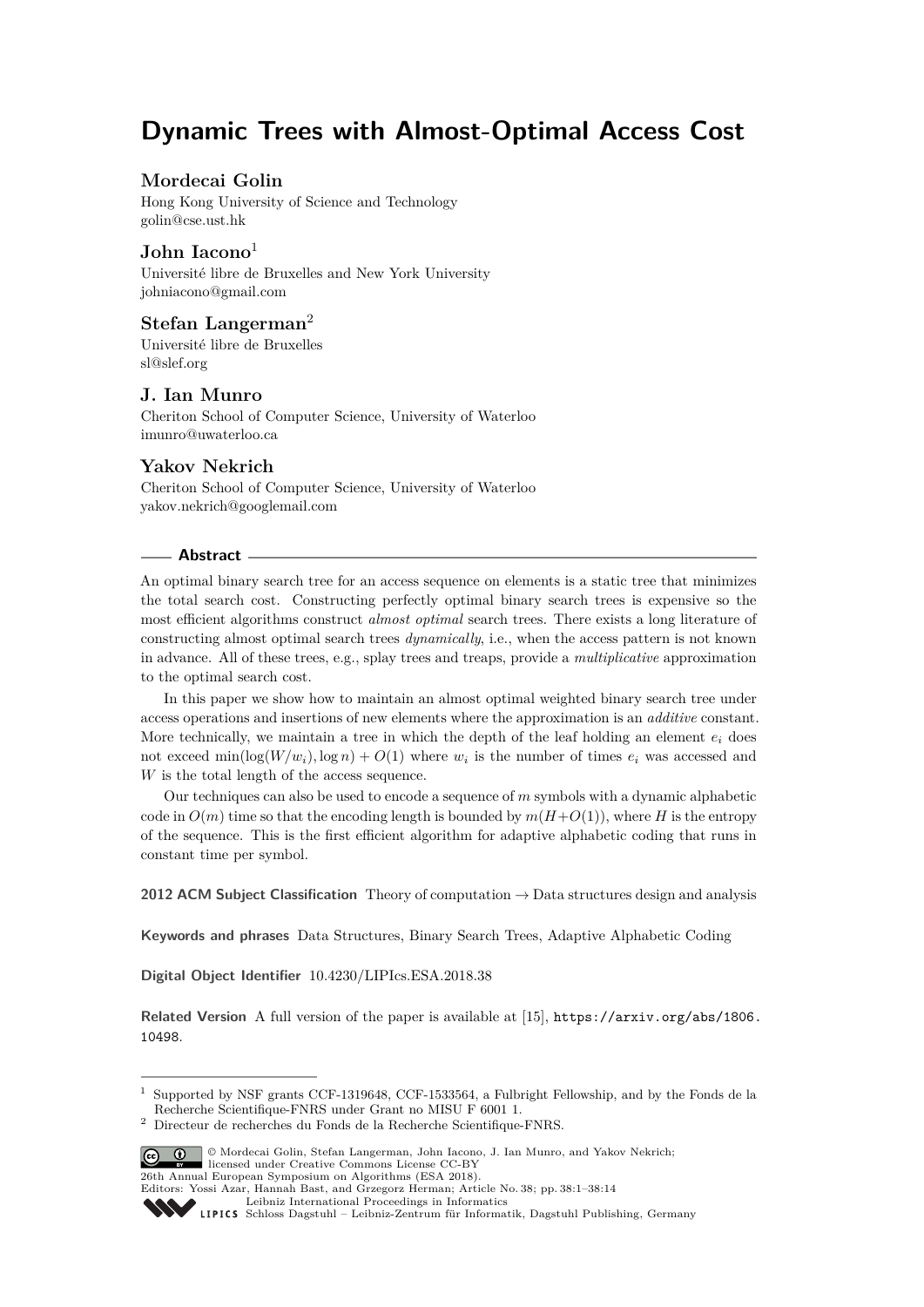#### **38:2 Dynamic Trees with Almost-Optimal Access Cost**

## **1 Introduction**

The dictionary problem is one of the most fundamental problems in computer science. It requires maintaining a set of elements in a data structure and being able to efficiently search for and find them when needed. In the comparison model, balanced binary search trees (BSTs) provide an optimal worst case solution for this problem. We consider leaf-oriented binary search trees, where all of the data is located in leaves and internal nodes store keys needed to guide the search to the leaves. For a set of *n* elements, it is well known that the perfectly balanced search tree has height  $\lceil \log(n+1) \rceil$  and  $\lceil \log(n+1) \rceil$  comparisons<sup>[3](#page-1-0)</sup> are required to access an element, both in the worst and average cases. In many practical applications, some elements are known to be accessed more frequently than others; unbalancing and restructuring the tree so that more frequently accessed elements are stored higher up, can lead to better search times. Let  $d_i$  be the depth of the  $i^{\text{th}}$  element  $e_i$  (stored at a leaf),  $w_i$ the frequency of accessing that element and  $W = \sum_i w_i$  the total number of accesses. The total access cost is  $\sum_i d_i w_i$ ; normalizing gives the *tree cost* which is  $\frac{1}{W} \sum_i d_i w_i$ . A tree that minimizes the tree cost minimizes the total access cost and is an *optimal* BST.

There is a long literature on constructing optimal BSTs, both exactly and approximately<sup>[4](#page-1-1)</sup>. In the approximate case, there are algorithms that provide both multiplicative and additive errors. In the dynamic version of the problem the frequencies *w<sup>i</sup>* are not known in advance but are calculated cumulatively as accesses are made. The problem then is to update the tree to be optimal for the current observed frequencies. Surprisingly, while there are many results on dynamic approximately optimal BSTs with constant multiplicative-error, prior to this paper there was not much known about constant additive-errors.

In this paper we revisit this problem and describe how to maintain dynamic approximately optimal BSTs with constant *additive*-error (this will be formally defined in the next subsection). The cost of re-building the tree after an access operation is bounded by  $O(\log^{(f)} n)$  for any constant *f*, with the additive error growing linearly with *f.* As in standard BSTs, our technique permits insertions of new elements to the dictionary at any time.

A variant of our approach can also be used to obtain an almost-optimal adaptive alphabetic code with *O*(1) encoding cost.

#### **Previous and Related Work**

There are a number of data structures that maintain (unweighted) dynamic trees with  $O(\log n)$  depth, starting with the classic balanced trees of Adelson-Velski and Landis [\[1\]](#page-11-0) and other handbook solutions [\[7,](#page-12-1) [16\]](#page-12-2). These data structures maintain all leaves at height  $O(\log n)$  and thus support both searches and updates, i.e., insertions and deletions, in  $O(\log n)$  time. The *k*-neighbor tree of Maurer et al. [\[22\]](#page-12-3) achieves tree depth  $(1 + \delta) \log n$  and update cost  $O((1/\delta) \log n)$  for any positive  $\delta > 0$ . Andersson [\[4\]](#page-12-4) improved this result and showed how to maintain a tree of height  $\log n + O(k)$  in  $O(\log n)$  time per update. Even tighter bounds on constant and improved update times were described by Andersson and Lai [\[6\]](#page-12-5) and Fagerberg [\[11\]](#page-12-6). We refer to [\[5\]](#page-12-7) for an extensive survey of results in this area.

Gilbert and Moore [\[14\]](#page-12-8) introduced an  $O(n^3)$  time algorithm for constructing optimal BSTs. This was improved in 1971 by Knuth [\[21\]](#page-12-9) to  $O(n^2)$ , which is still the best known method for solving the general case of the problem. Those two algorithms assume that frequencies for

<span id="page-1-0"></span><sup>&</sup>lt;sup>3</sup> Throughout this paper log denotes the binary logarithm and  $\log^{(f)}$  is the log function iterated f times.

<span id="page-1-1"></span><sup>4</sup> In this paper the term "optimal" refers to the optimality of the tree with respect to access frequencies. Splay trees, for example, can utilize other features of the access sequence in addition to frequencies.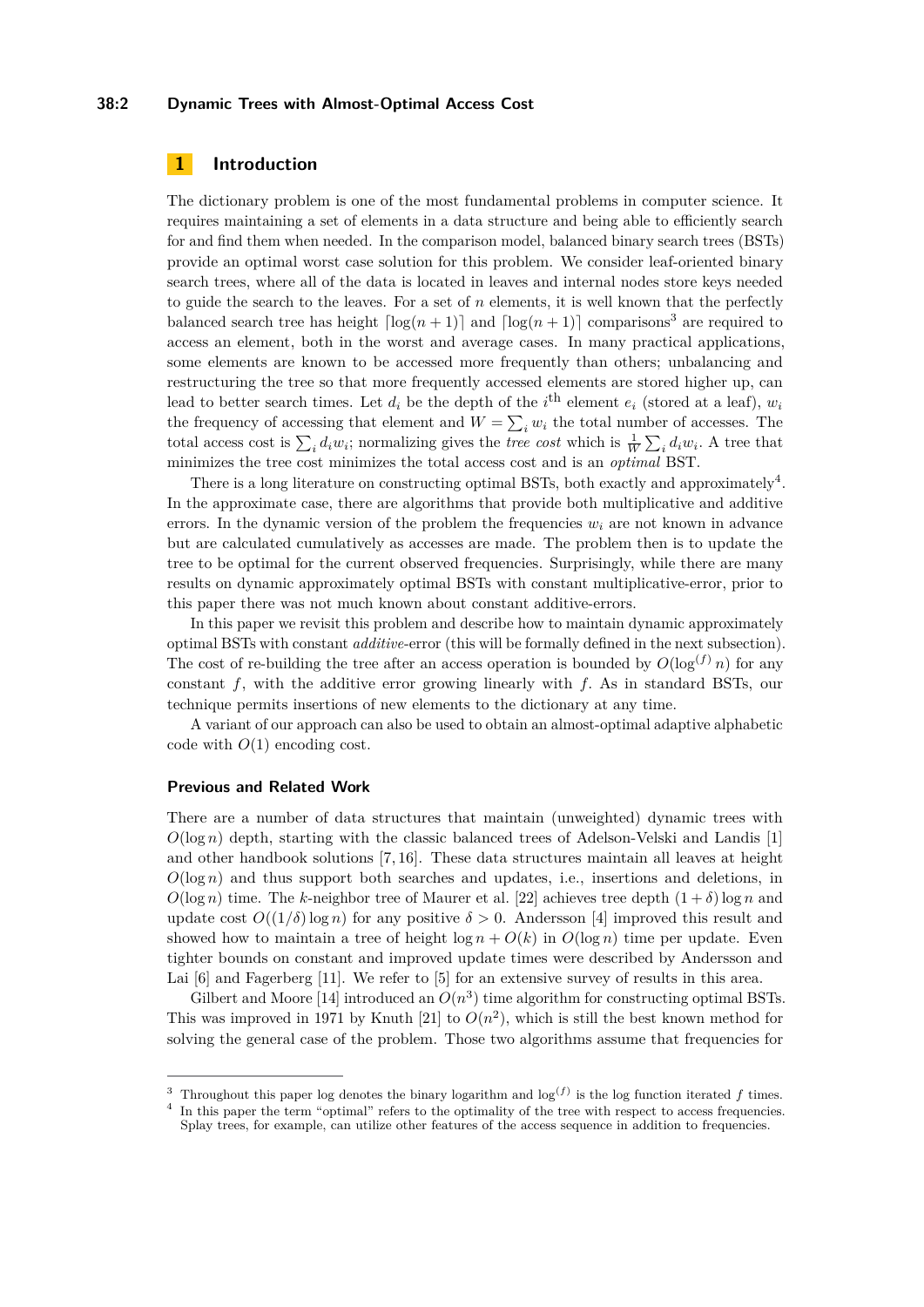both successful (elements in the tree) and *unsuccessful* (not in the tree) searches are given in advance and optimize accordingly. If the problem is restricted to successful searches then optimal BSTs can be constructed in in  $O(n \log n)$  time using the Hu-Tucker algorithm and its variants. [\[13,](#page-12-10) [18\]](#page-12-11). Klawe and Mumey [\[19\]](#page-12-12) show that, under some general conditions as to how the algorithms can operate,  $\Omega(n \log n)$  is the best possible construction time, although, for certain restricted types of input,  $O(n)$  can be achieved [\[17,](#page-12-13) [19\]](#page-12-12).

Let  $p_i = w_i/W$  be the empirical probability of element *i* in the access sequence. The Shannon Entropy of the sequence is  $H = \sum_i p_i \log(1/p_i)$  which is known to be a lower bound on the cost of tree in which all data is in the leaves<sup>[5](#page-2-0)</sup>. If a tree was guaranteed to have  $d_i \leq c + \log(1/p_i)$  for all *i* then the total cost of all accesses would be at most  $\sum_i w_i(c + \log(1/p_i)) = WH + cW$ , i.e., within a constant additive error per access. In the static case multiple authors  $[2, 23, 28]$  $[2, 23, 28]$  $[2, 23, 28]$  have provided  $O(n)$  time algorithms for constructing such trees with  $c = 2$ .

Now consider the dynamic case, in which trees are rebuilt based on cumulative frequencies viewed so far. *Splay trees* [\[25\]](#page-12-15) and *Treaps,* [\[24\]](#page-12-16) maintain *static optimality*, essentially keeping element  $e_i$  at depth  $d_i = O(\log(1/p_i))$  for the current cumulative frequencies, in the amortized sense. This guarantees constant *multiplicative* errors in the dynamic case. There was no comparable result for maintaining almost optimal trees with additive errors, i.e., keeping element  $e_i$  at depth  $d_i = \log(1/p_i) + O(1)$ . The best technique would be to rebuild the tree from scratch at every step.

The dynamic (or adaptive) alphabetic coding problem is closely related to the dynamic alphabetic tree problem just described. The coding problem is to produce an encoding for a sequence of symbols  $S[1] \ldots S[m]$  over an ordered alphabet  $\{a_1, \ldots, a_n\}$  so that (1) no codeword is a prefix of any other and  $(2)$  the codeword for  $a_i$  is lexicographically smaller than the codeword for  $a_j$  iff  $a_i < a_j$ . In the adaptive scenario the input sequence is not known in advance; hence, we need to update the code every time a symbol is encoded. Dynamic Huffman [\[20,](#page-12-17) [26\]](#page-13-2) and dynamic Shannon [\[12\]](#page-12-18) algorithms solve this problem for the non-alphabetic case. The algorithm of Gagie [\[12\]](#page-12-18) maintains a dynamic alphabetic code, such that the total encoding length is bounded by  $(H + 2)m$  and runs in  $O(m(H + 1))$  time.

Alphabetic coding is related but not equivalent to the alphabetic trees problem. Any alphabetic tree can be transformed into an alphabetic code in a straightforward way. Hence any dynamic alphabetic tree structure provides us with an alphabetic coding method. But this imposes a lower bound on the encoding time: if the code is represented by a tree, then we have to encode the symbols bit-by-bit. Hence any tree-based alphabetic coding method requires  $\Omega(mH)$  time to encode the sequence. On the other hand, not every adaptive coding method can be transformed into a method for maintaining an alphabetic tree. For example, the method of Gagie [\[12\]](#page-12-18) does not store the alphabetic tree and therefore can not be used to implement a dynamic dictionary.

#### **Notation**

The *weight*  $w_\ell$  of a leaf node  $\ell$  is the total number of times that an element stored in  $\ell$  was accessed. We assume that every item is accessed at least once so  $w_{\ell} \geq 1$  The weight of an internal node *u* is the total weight of all leaves in the subtree of *u*; the weight of a subtree is equal to the weight of its root. The total weight  $W$  of a tree  $T$  is the weight of its root node, i.e.,  $W = \sum_{\ell} w_{\ell}$  where the sum is taken over all leaves  $\ell$ . This is also the total number of accesses made.

<span id="page-2-0"></span><sup>5</sup> When data can also be kept in internal nodes, as when three-way comparisons are allowed, the lower bound decreases to  $H - \log H$  [\[3\]](#page-11-2).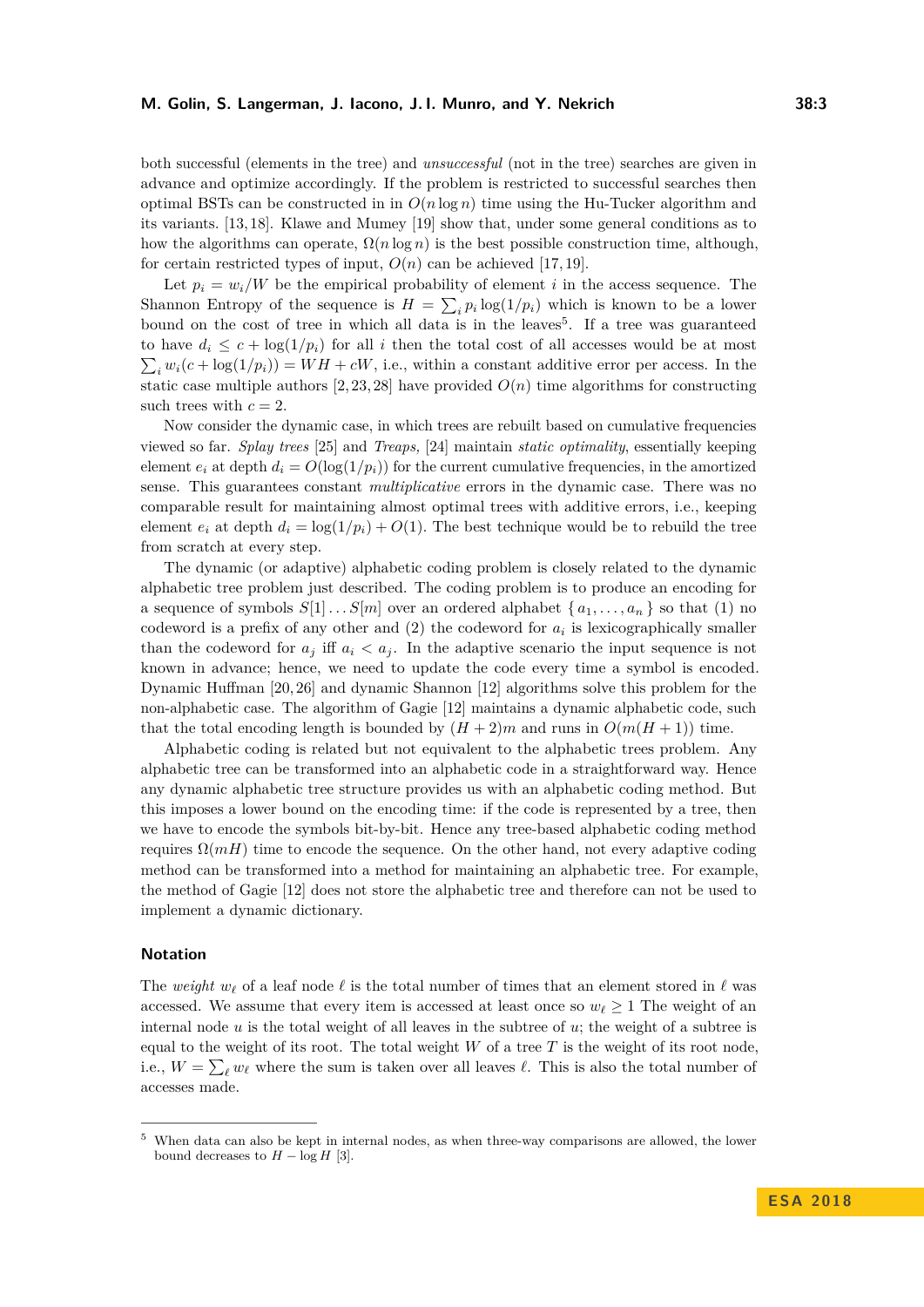#### **38:4 Dynamic Trees with Almost-Optimal Access Cost**

When necessary we further denote by  $w_{\ell}^{(j)}$  $\ell$ <sup>(*j*</sup>) the number of accesses to  $\ell$  during the first *j* accesses. Thus  $W^{(t)} = \sum_{\ell} w_{\ell}^{(t)} = t$ .

### **Relation Between Static and Dynamic Optimal Trees**

Consider an optimal static binary search tree for a sequence of *W* accesses to *n* elements. As previously noted, the average cost of such a tree is at most  $H + 2$  where *H* is the entropy of the access sequence.

<span id="page-3-0"></span>► **Lemma 1.** *Let*  $a_1, a_2, \ldots, a_W$  *with*  $a_i \in \{1, 2, \ldots, n\}$  *be a length W* access sequence *on the elements, i.e., element ea<sup>t</sup> is accessed at time t. Let H be the entropy corresponding to the full access sequence. Then*

$$
\sum_{t=1}^{W} \log \frac{t}{\max (w_{a_t}^{(t-1)}, 1)} \leq W \cdot H + 2W.
$$

The proof of this Lemma is straightforward and is therefore deferred to the full version of this paper [\[15\]](#page-12-0).

Suppose that we could build a tree  $T^{(t)}$  such that the depth of  $e_i$  after access t is  $d_i^{(t)} \leq \log \frac{t}{w_i^{(t)}} + c$ . The access of  $a_t$  at time *t* would be in the previous tree  $T^{(t-1)}$  with cost  $d_{a_t}^{(t-1)}$ . The only exception to the above is if time *t* is the first access to  $e_{a_t}$ , so it was not already in  $T^{(t-1)}$ . In that case the access cost would be  $d_{a_t}^{(t)}$ , the depth of the location into which  $a_i^t$  would be inserted. Thus define  $d_{a_t}^{(t-1)} = d_{a_t}^{(t)}$ . Since  $w_{a_t}^{(t-1)} = 0$  and  $w_{a_t}^{(t)} = 1$ ,  $d_{a_t}^{(t-1)} = d_{a_t}^{(t)} \le \log t + c = \log \frac{t}{\max(w_{a_t}^{(t-1)}, 1)} + c$ . The total cost of the accesses would then, from Lemma [1,](#page-3-0) be

$$
\sum_{i} d_{a_{t}}^{(t-1)} \leq W \cdot H + (2+c)W,
$$

i.e, within a constant additive error of optimal per access, where optimal defined as the cost with the static optimal tree, is lower-bounded by  $W \cdot H$ .

Our approach to building almost optimal trees is therefore to maintain such trees  $T<sup>(t)</sup>$ over the access sequences.

#### **Our Results**

Let  $f \geq 1$  be any fixed integer. In this paper we describe a dynamic tree structure that can be maintained under access operations and insertions. The depth of the leaf that holds  $e_i$  is bounded by  $\min(\log(W/w_i), \log n) + O(f)$  where  $w_i$  is the number of times  $e_i$  was accessed so far and *W* is the total length of the access sequence. Hence we can access any element  $e_i$ using at most  $\min(\log n, \log(W/w_i)) + O(1)$  comparisons. We can also insert new elements into the tree. When an element is accessed (resp. when a new element is inserted), only  $O(\log^{(f)} n)$  worst-case time will be needed to update the tree; this update procedure does not require any comparisons. Thus our data structure enjoys the advantages of both the weighted alphabetic tree and the perfect binary tree. At the same time, the cost of maintaining the data structure is low.

This result is obtained by a combination of two ideas. First, our construction is based on approximate weights of elements instead of exact weights. Second, we maintain an unweighted binary tree  $T^s$  with leaves "representing" approximate weights. Our dynamic tree is a subtree of  $T^s$ . We define the approximate weights in Section [3](#page-5-0) and describe the tree  $T^s$  in Section [4.](#page-5-1)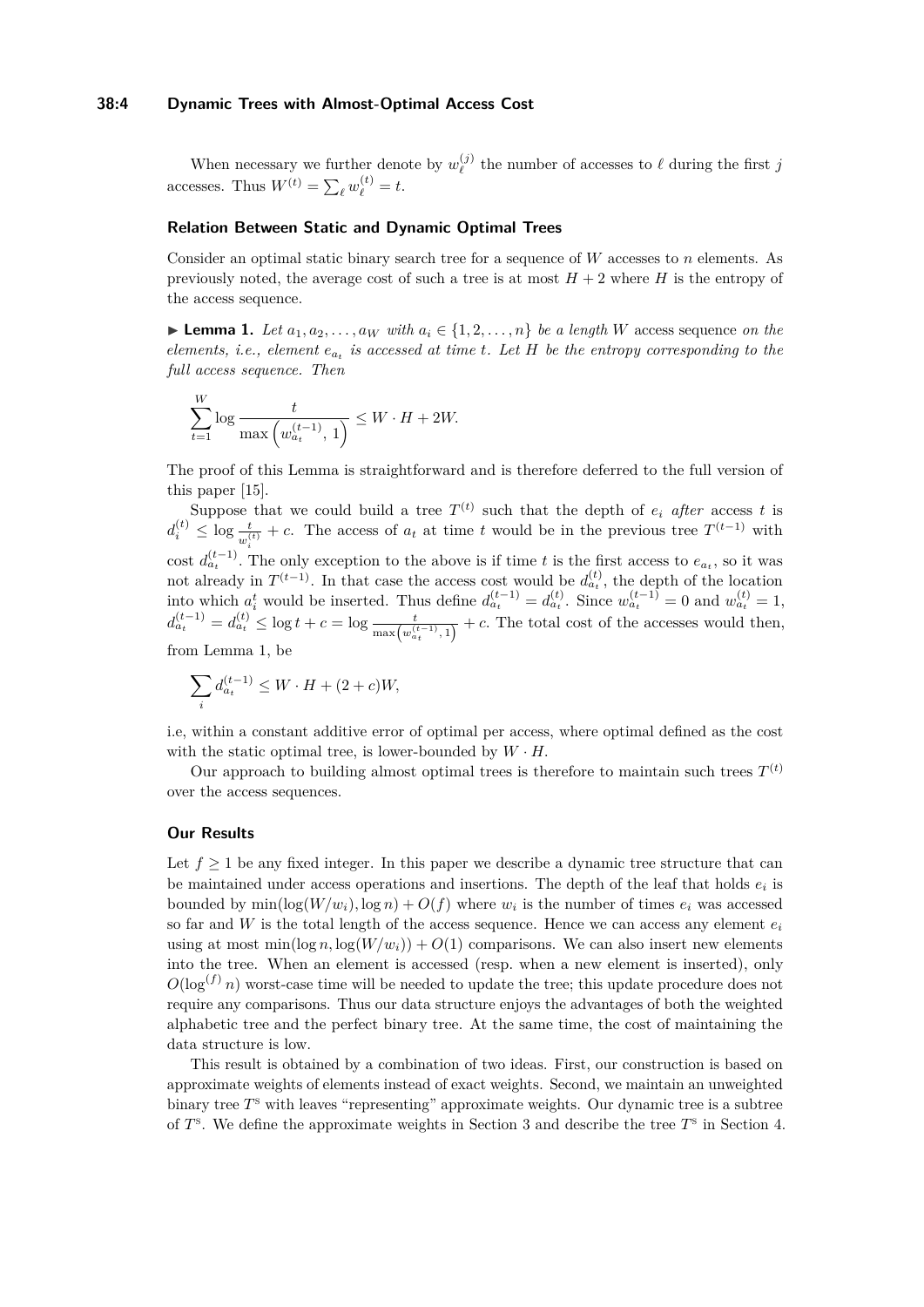#### **M. Golin, S. Langerman, J. Iacono, J. I. Munro, and Y. Nekrich 38:5**

Next, we show how updates of our data structure can be implemented by leaf insertions in *T* s in Section [5.](#page-6-0) We reduce the update cost and make all time bounds worst-case in Sections [6](#page-7-0) and [7](#page-9-0) respectively.

Our second result, concerns the adaptive alphabetic coding problem. Our method enables us to encode the sequence of *m* symbols with an adaptive alphabetic code in  $O(m)$  time, constant time per symbol (in contrast to  $O(m(H+1))$ ) time in [\[12\]](#page-12-18)). The length of encoding is bounded by  $m(H + 1) + O(m)$  bits. Our solution is based on the same approach as our dynamic tree structure, but we employ a different method to maintain the underlying tree. This method is based on the list maintenance problem [\[8,](#page-12-19) [9,](#page-12-20) [27\]](#page-13-3). The full details of this result are omitted from this extended abstract but are presented in the full version of this paper [\[15\]](#page-12-0), in section on alphabetic coding.

# <span id="page-4-0"></span>**2 Preliminaries**

An efficient solution for the unweighted search tree problem was presented by Maurer et al. [\[22\]](#page-12-3). Their data structure, called a *k*-neighbor tree, is a tree of height  $(1 + \delta) \log n$ , where *δ* denotes an arbitrarily small positive constant. A *k*-neighbor tree is a binary tree *T* such that (1) all leaves in *T* have the same depth and (2) if a node  $u \in T$  has only one child, then *u* has at least one right neighbor (on the same level), and (3) if a node *u* has *l* right neighbors, then  $\min(k, l)$  nearest right neighbors of *u* have two children.

Since this will be used later, we give a sketch of the insertion into such a tree below.

When a new leaf *x* is inserted into the tree, we find the node *p* such that the *x* must be inserted below p and call a recursive procedure INSERT $(p, x)$ . First, we make x a new child of  $p$ . If  $p$  has two children, the insertion procedure is completed. If  $p$  has three children, we look for a neighbor node  $q$  of  $p$  such that the distance between  $p$  and  $q$  is at most  $k$  and  $q$ has only one child. If *q* is found, we call the procedure  $Move(p, q)$ . If *q* is not found, we create a new node  $p'$  that has one child; the only child of  $p'$  is the leftmost child of  $p$ . If  $p$  is not the root node, then we call the procedure  $INSERT(parent(p), p')$ ; otherwise we create a new root node  $r_n$  and make both  $p$  and  $p'$  the children of  $r_n$ .

The arguments of the procedure  $Move(p, q)$  are two neighbor nodes, p and q, such that p has three children and *q* has only one child. All nodes *u* between *p* and *q* have two children. The procedure is applied to the children of all nodes *u* between *p* and *q*; every child node is shifted by one position to the right or to the left. At the end *p*, *q*, and all nodes *u* have two children. Thus  $Move(p, q)$  consists of *d* shifts, where *d* is the distance from *p* to *q*. Procedure Move $(p, q)$  needs  $O(k)$  time because every node shift takes  $O(1)$  time. When a new leaf is inserted, we execute  $\text{Move}(p, q)$  only one time. Excluding the cost of  $\text{Move}(p, q)$ , we spend  $O(1)$  time on every tree level. Therefore a new leaf can be inserted into a tree in  $O(\log n + k)$ time. A more detailed description of an insertion can be found in [\[4\]](#page-12-4). We can delete a leaf using a symmetric procedure.

The height of a *k*-neighbor tree with *n* leaves does not exceed  $\left\lfloor \frac{\log n}{\log(2-\frac{1}{k+1})} + 1 \right\rfloor$ . Using the fact that for any  $k \geq \log n$  the height of the tree is bounded by  $\log n + O(1)$ , Andersson [\[4\]](#page-12-4) showed how, by using an appropriate value of *k* the tree height can be bounded by height  $\log n + 2$  using only  $O(\log n + k) = O(\log n)$  time per operation. It is this version of the data structure that we will use later.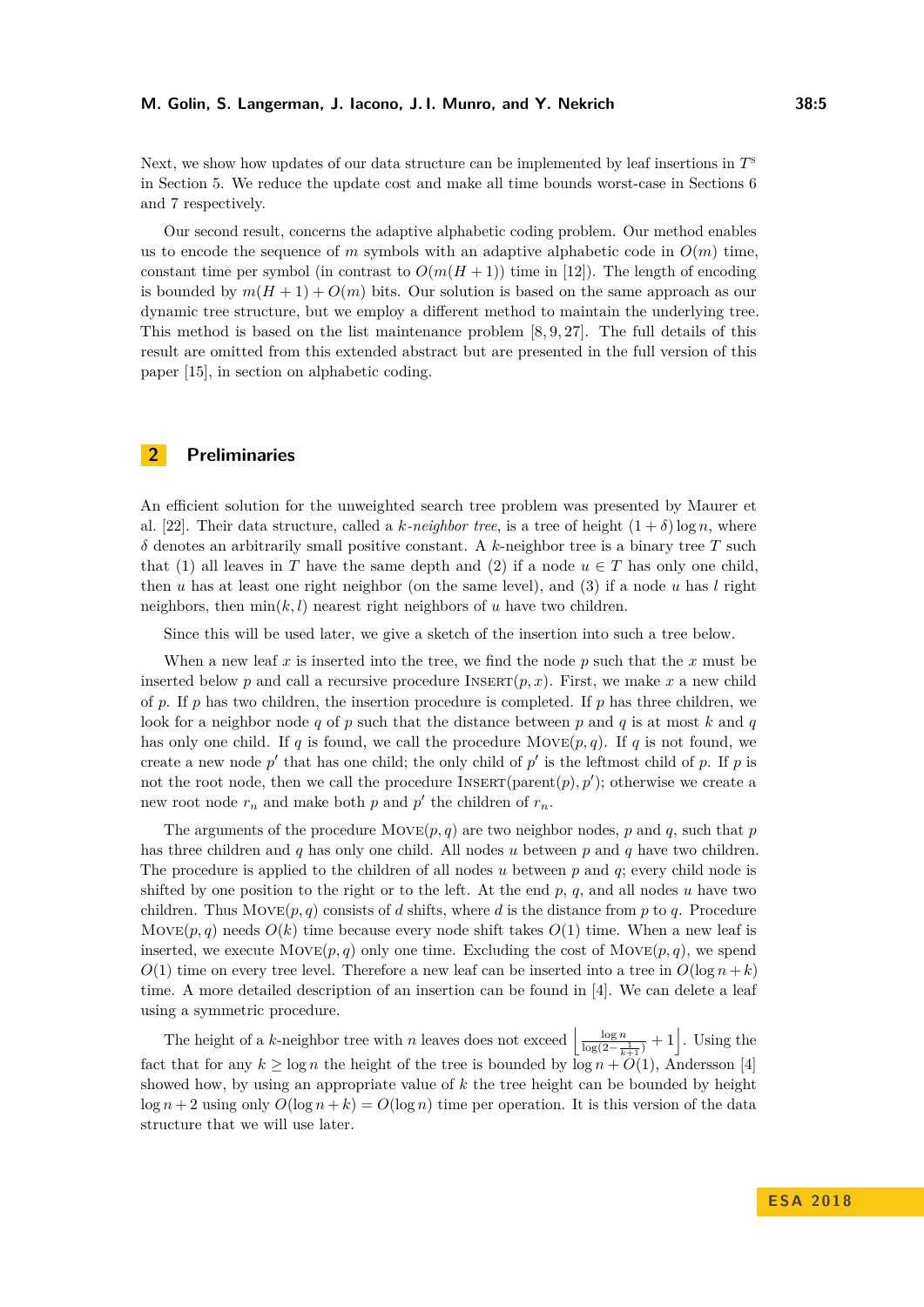<span id="page-5-2"></span>

**Figure 1** Left: Balanced tree of approximate weights  $w'_1 = 1$ ,  $w'_2 = 2$ ,  $w'_3 = 4$ , and  $w'_4 = 1$ . Elements  $e_1, \ldots, e_4$  are stored in nodes  $\varepsilon_1, \ldots, \varepsilon_4$  respectively. Pseudo-leaves are shown with dashed lines. Internal nodes of  $T^s$  that are not nodes of  $T$  are also drawn with dashed lines. Leaves of  $T$  are shown with solid lines and internal nodes of *T* are depicted by filled circles. Right: Almost-optimal tree corresponding to the tree on Fig. [1.](#page-5-2)

# <span id="page-5-0"></span>**3 Approximate Weights**

Consider an ordered weighted set of elements  $E = \{e_1 < e_2 < \ldots < e_n\}$  let  $w_i$  denote the weight of  $e_i$  and  $W = \sum_{j=1}^n w_j$ . Define the approximate (or quantized) weight of an element *e<sub>i</sub>* as  $w_i' = \lceil w_i / \tau \rceil$  for  $\tau = \frac{W}{n}$ . Thus all approximate weights are integers between 1 and *n*. Note that  $\sum \frac{w_i}{\tau} = \frac{n}{W} \sum_i w_i = n$ . Hence  $W' = \sum \left[ \frac{w_i}{\tau} \right] \le \sum_i \frac{w_i}{\tau} + n = 2n \le 2W$ .

**Example 2.** Suppose that the depth of a leaf  $\ell_i$  in a tree T' does not exceed  $\log(W'/w'_i) + c$ . *Then the depth of*  $\ell_i$  *in*  $T'$  *does not exceed* min $(\log(W/w_i), \log n) + c + 1$ *.* 

**Proof.** Since  $w'_i \geq 1$  for all *i*,  $\log(W'/w'_i) \leq \log W' \leq \log n + 1$ . Furthermore  $W' \cdot \tau \leq 2W$ and  $w'_i \cdot \tau \geq w_i$ . Hence  $\frac{W'}{w'_i} = \frac{W' \cdot \tau}{w'_i \cdot \tau} \leq \frac{2W}{w_i}$  and  $\log \frac{W'}{w'_i} \leq \log \frac{W}{w_i} + 1$ . In summary  $\log \frac{W'}{w'_i} \le \min(\log \frac{W}{w_i}, \log n) + 1.$ 

The problem of maintaining an almost-optimal tree  $T'$  for quantized weights  $\{w'_1, \ldots, w'_n\}$ is thus equivalent to the problem of maintaining an almost-optimal tree for exact weights  $\{w_1, \ldots, w_n\}$ . The tree  $T'$  has another important property: the depths of all leaves in  $T'$ are bounded by  $\lceil \log n \rceil + O(1)$ .

### <span id="page-5-1"></span>**4 Warm-Up: Almost-Optimal Static Trees**

In this section we introduce our approach and basic notions that will be used in the following sections. By way of introduction we describe a method that produces an almost-optimal tree for a static set of elements with fixed weights.

We keep weights of elements as entries in an array *B* of size  $m = 2W' \leq 2n$  so that there are two entries for each unit of weight. The first  $2w'_1$  entries of *B* are assigned to  $e_1$ , the following  $2w_2'$  entries are assigned to  $e_2$ , and so on. In general we assign entries  $B[l_i], \ldots$  $B[r_i]$  to the element  $e_i$  where  $l_i = (2\sum_{j=1}^{i-1} w'_i) + 1$  and  $r_i = 2\sum_{j=1}^{i} w'_i$ . Let T<sup>s</sup> denote a conceptual perfectly balanced tree on *B*. The *i*-th leaf of  $T^s$  corresponds to the entry  $B[i]$ of *B*, every internal node has two children, and the height of *T* is  $\log m = \log n + 1^6$  $\log m = \log n + 1^6$ . The leaves of  $T^s$  will be called *pseudo-leaves*. Leaves corresponding to entries in  $B[l_i..r_i]$  will be called *pseudo-leaves of the element*  $e_i$  (or pseudo-leaves associated to  $e_i$ ).

<span id="page-5-3"></span> $6\text{ To avoid tedious details, we assume in this section that }m \text{ and } n \text{ are powers of } 2.$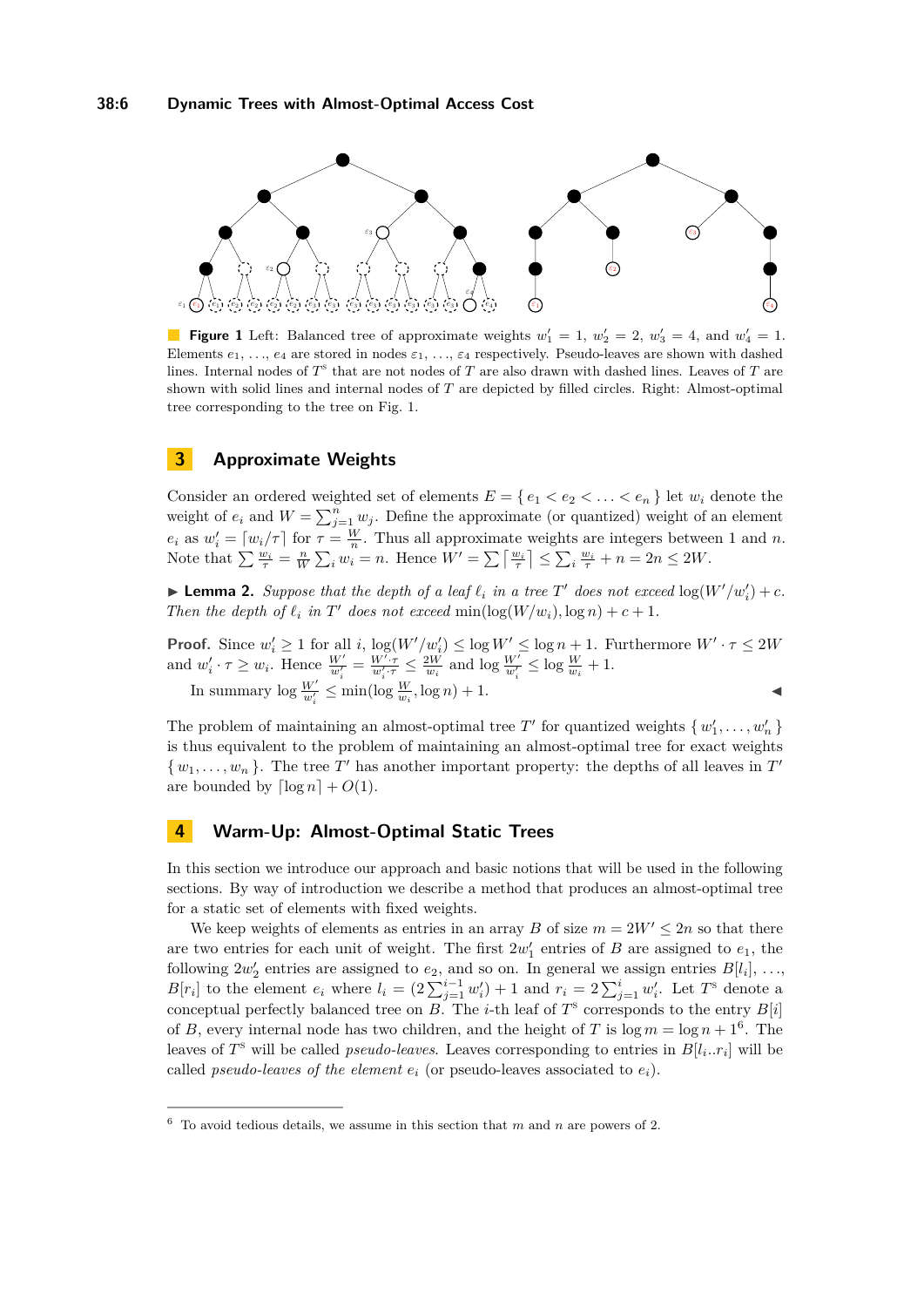**► Fact 3.** *Consider a node u of height*  $h \geq \lfloor \log r \rfloor$  *for some*  $r \geq 1$ *. Suppose that*  $r$  *leftmost (rightmost) pseudo-leaves in the subtree of u are pseudo-leaves of ei. Then there is at least one node v of height*  $|\log r|$  *such that all pseudo-leaves in the subtree of v are pseudo-leaves*  $of$   $e_i$ *.* 

*Consequentially, if* 2*x entries are assigned to some element ei, then there is at least one node v* of height  $|\log x|$ , such that all pseudo-leaves in the subtree of *v* are assigned to  $e_i$ .

We define an almost-optimal tree *T* as a subtree of  $T^s$ . Let  $\varepsilon_i$  denote an arbitrary node of height  $\lfloor \log(w_i') \rfloor$  such that all leaves in the subtree rooted at  $\varepsilon_i$  are *i*-nodes. Since we assigned  $2w_i'$  pseudoleaves to  $e_i$ , such a node  $\varepsilon_i$  always exists. All pseudoleaves below  $\varepsilon_i$ correspond to some array entries in  $B[l_i..r_i]$ . The tree T is a subtree of  $T^s$  pruned at nodes *εi*. That is, the nodes  $\varepsilon_i$  are the leaves of *T* and all proper ancestors of all  $\varepsilon_i$  are internal nodes of *T*. We keep keys in the internal nodes of *T* that can be used for routing.

The depth of the leaf  $\varepsilon_i$  does not exceed log  $\frac{W'}{w'_i}$  by more than a constant: every leaf of *T*<sup>s</sup> has depth at most log  $W' + 1$ . The depth of  $\varepsilon_i$  is then at most

$$
\log(W') + 1 - (\log(w'_i) + 1) = \log \frac{W'}{w'_i} + 2 \le \log \frac{W}{w_i} + 3.
$$

Hence each  $\varepsilon_i$  has an almost-optimal depth in *T*. In addition  $T^s$  is a perfectly balanced tree with 2*n* nodes and the depth of any node in  $T^s$  does not exceed log  $n + 1$ . Summing up, the depth of any leaf  $\varepsilon_i$  that holds the element  $e_i$  does not exceed min(log( $W/w_i$ ), log *n*) + 3.

An example tree  $T^s$  and the corresponding almost-optimal tree  $T$  are shown on Fig. [1.](#page-5-2) An interesting property of our method is that the tree *T* is not necessarily a full tree: it is possible that some internal nodes have only one child. In the following sections we will show how the tree  $T^s$  can be dynamized.

### <span id="page-6-0"></span>**5 Almost-Optimal Dynamic Trees**

Our dynamic data structure maintains a balanced tree *T* <sup>s</sup> on a dynamic set *B* of pseudo-leaves.

This first version of the algorithm will work in phases. A phase will end when the total weight *W* is increased by a factor of 2 or when the total number of elements is increased by a factor of 2.

Unlike in the previous section, these pseudo leaves are not kept in an array. Instead,  $T^s$ is maintained as a *k*-neighbor tree data structure with  $k = \log n$  [\[22\]](#page-12-3) as described in Section [2.](#page-4-0) This method guarantees that all leaves of  $T<sup>s</sup>$  have the same depth and, since the total number of pseudoleaves can at most double within a phase, the height of the tree is bounded by  $\log(4W') + 1 \leq \log n + 4$ . An update of  $T^s$  takes  $O(\log^2 n)$  time.

Each phase starts with a correct  $T<sup>s</sup>$  that had just been built from scratch using the approach of Section [4.](#page-5-1) Set  $\bar{\tau} = \tau = \frac{W}{n}$ . This value stays constant within the phase.

During a phase, for every element  $e_i$  we keep track of its weight  $w_i$  and its approximate weight  $w_i' = \lceil w_i / \overline{\tau} \rceil$ . Note that this implies that during a phase  $w_i'$  can be increased (incremented by 1 at a step) but not decreased.

When  $w_i'$  is incremented by 1, the tree  $T^s$  is updated: we identify the rightmost pseudoleaf  $\ell_i$  associated to  $e_i$  and insert two new pseudo-leaves,  $\ell_n$  and  $\ell_{n+1}$ , immediately after  $\ell_i$ . When a new element  $e_f$  is inserted into a tree, we insert two new pseudo-leaves,  $\ell_f$  and  $\ell_{f+1}$ , into  $T^s$ . The leaf  $\ell_f$  is inserted after the leaf  $\ell_p$ , where  $e_p$  is the largest element satisfying  $e_p < e_f$  and  $\ell_p$  is the rightmost leaf associated to  $e_p$ . Every insertion of a pseudo-leaf results in a modification of the tree *T* s .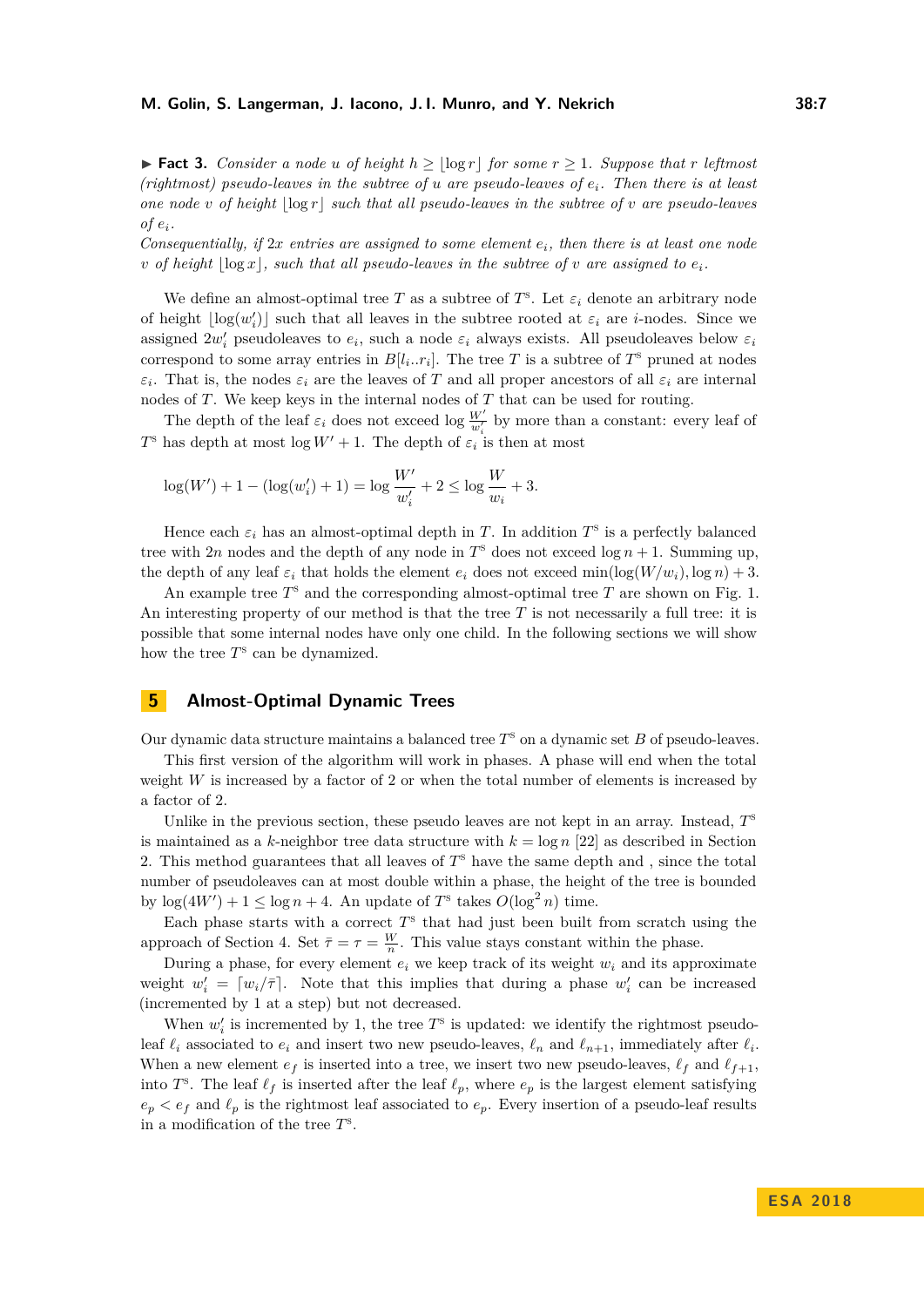<span id="page-7-1"></span>

**Figure 2** The partition of  $T^S$  into macro tree  $T^M$  and mini-trees  $T^s_j$ . The leaves of  $T^m$  are the roots of the  $T_j^s$ . All the  $T_j^s$  have between  $\log^2 n$  and  $2\log^2 n$  pseudoleaves.  $T^M$  and all of the  $T_j^s$  are maintained as dynamic almost-optimal trees for their sets of leaves using the technique of Section [5.](#page-6-0)

We maintain the almost-optimal tree  $T$  as a subset of  $T^s$  using the approach of Section [4.](#page-5-1) An internal node  $\varepsilon_i$  is an internal node of  $T^s$  of height  $\lfloor \log(w_i') \rfloor$  such that all leaves in its subtree are associated to an element  $e_i$ . Using the same calculations as in Section [4](#page-5-1) the depth of  $\varepsilon_i$  is then at most log  $\frac{W}{w'_i} + 4$  (and not 3 because the calculation is using  $\bar{\tau}$  and not  $\tau$ .)

After an update of  $T^s$ , some nodes of  $T^s$  (and, hence, some nodes of  $T$ ) can be moved. If all leaves of a moved internal node  $u$  are associated to  $e_j$ , we also update the internal node  $\varepsilon_j$ , if necessary. Suppose that a node *u* was moved by one position to the left and the node  $u'$  to the right of  $u$  was also moved by one position to the left. If all leaf descendants of  $u$ are associated with an element  $e_i$  and all leaf descendants of  $u'$  are associated with some  $e_j \neq e_i$ , then we may have to update  $\varepsilon_i$ . If  $\varepsilon_i$  is an ancestor of *u*, we find the immediate left neighbor  $\varepsilon'_i$  of  $\varepsilon_i$ . Since there are  $2w'_i$  leaves associated to  $e_i$  and the height of  $\varepsilon_i$  is  $\log(w'_i)$ , all leaf descendants of  $\varepsilon'_i$  are associated to  $e_i$ . Hence we can set  $\varepsilon_i := \varepsilon'_i$ . We can find the  $\varepsilon_i$ and  $\varepsilon'_{i}$  for every moved node *u* in  $O(\log n)$  time. At most  $O(\log n)$  nodes of  $T^{\text{s}}$  are moved during every update [\[4\]](#page-12-4); hence, the total update cost is  $O(\log^2 n)$ .

When the total weight  $W$  is increased by a factor  $2$  or when the total number of elements is increased by a factor 2, we update the value of  $\tau = \frac{W}{n}$ , compute the new values  $w_i'$  and as noted, re-build the tree from scratch. The amortized cost of rebuilding  $T<sup>s</sup>$  from scratch is  $O(1)$  per step since the balanced tree can be built in linear time. When we re-build the tree  $T^{\rm s}$ , we use the new value of  $k = \log n$ .

<span id="page-7-2"></span>I **Lemma 4.** *We can implement a binary search tree so that access to an element and an insertion of a new element are supported in*  $O(\log^2 n)$  *amortized time. If an element*  $e_i$  *was accessed*  $w_i$  *times over a sequence of*  $W$  *operations, then the depth of the leaf holding*  $e_i$  *does*  $not exceed min(log(W/w<sub>i</sub>), log n) + O(1)$ .

### <span id="page-7-0"></span>**6 Faster Updates**

We can reduce the update time by grouping pseudo-leaves in the tree  $T^s$ . All pseudo-leaves are divided into  $\Theta(n/\log^2 n)$  groups so that each group contains at least  $\log^2 n$  and at most  $2 \log^2 n$  pseudo-leaves.

The tree  $T^s$  is divided into two components: a macro-tree  $T^M$  with  $O(n/\log^2 n)$  leaves and  $O(n/\log^2 n)$  mini-trees  $T_j^s$ . See Fig. [2.](#page-7-1) Mini-trees correspond to groups of pseudo-leaves: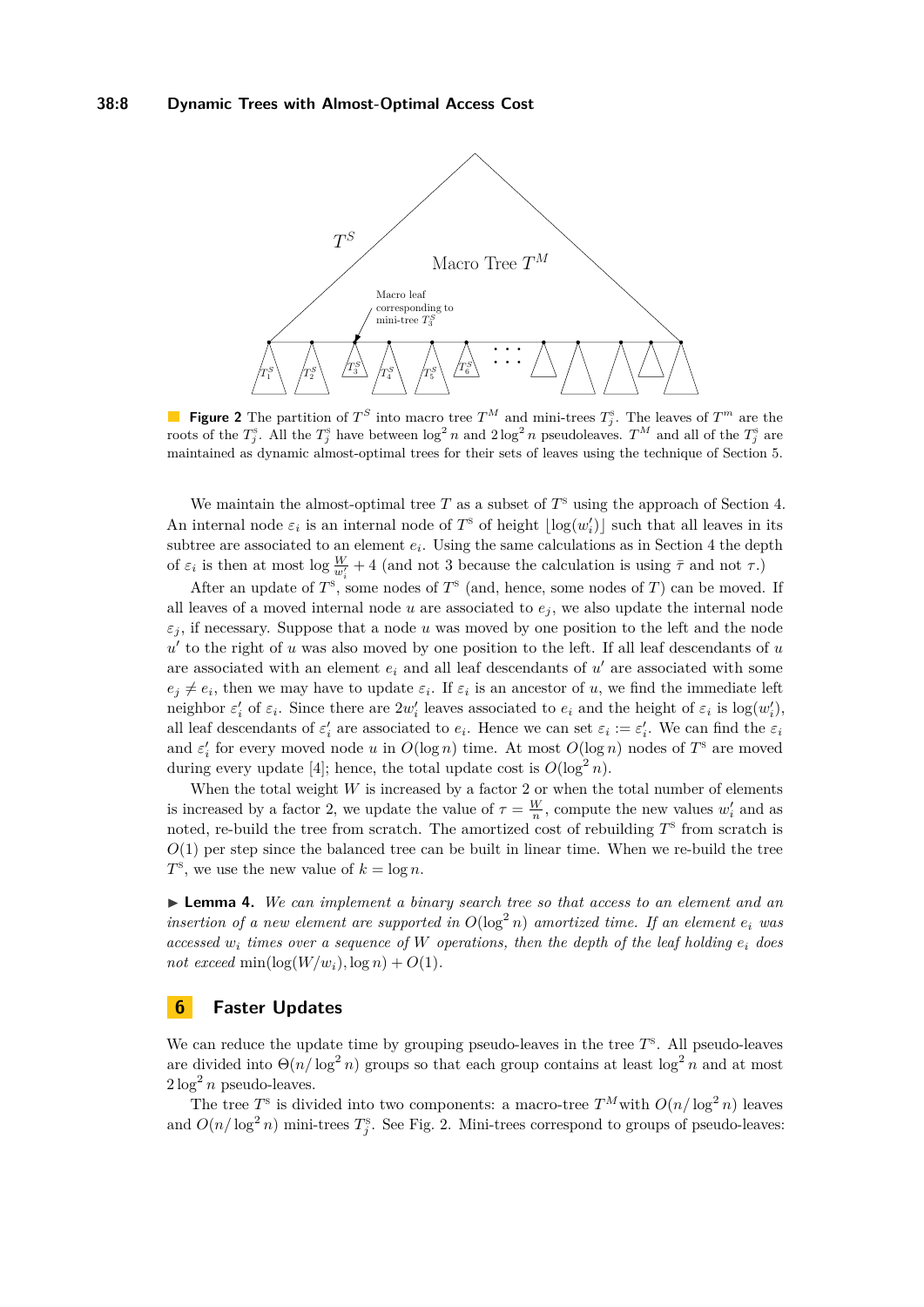all pseudo-leaves in the group  $G_j$  are stored in a mini-tree  $T_j^s$ . The *j*'th leaf of macro-tree  $T^M$  is the root of mini-tree  $T^s_j$ . As before, the almost-optimal tree *T* is a subtree of  $T^s$ . An element  $e_i$  is assigned to a node  $\varepsilon_i$  of *T*, such that the height of  $\varepsilon_i$  in  $T^s$  is  $\log(w'_i)$  (up to an additive constant error) and all leaves in the subtree of  $\varepsilon_i$  are associated to  $e_i$ . T is the subtree of  $T^{\text{s}}$  induced by nodes  $\varepsilon_i$  and their ancestors. The division of a tree into macro-trees and mini-trees is a standard data structuring technique; see e.g., [\[6\]](#page-12-5).

We now find the node  $\varepsilon_i$  for any element  $e_i$  either in a mini-tree or in the macro-tree. Recall that there are  $2w_i'$  pseudo-leaves associated to  $e_i$ . Let  $g = 2\log^2 n$ .

First suppose that  $w'_i \leq g$ ; then the pseudo-leaves of  $e_i$  are distributed among  $O(1)$ subtrees. If all pseudo-leaves are in one subtree  $T_j^s$ , then  $T_j^s$  has at least one node *u* of height  $\lfloor \log(w'_i) \rfloor$  such that all leaves below *u* are associated to  $e_i$ . If pseudo-leaves of  $e_i$  are in two subtrees,  $T_j^s$  and  $T_{j+1}^s$ , then either  $w'_i$  rightmost pseudo-leaves in  $T_j^s$  are associated to  $e_i$  or  $w'_i$  leftmost leaves in  $T_{j+1}^s$  are associated to  $e_i$ . Hence either  $T_j^s$  or  $T_{j+1}^s$  contains a node that can be chosen as  $\varepsilon_i$ . If pseudo-leaves of  $e_i$  are distributed among more than two mini-trees, then there is at least one mini-tree  $T_j^s$  with all pseudo-leaves associated to  $e_i$ . In the latter case we can choose the root of  $T_j^s$  as  $\varepsilon_i$ .

Now suppose that  $kg \leq w'_i \leq (k+1)g$  for some  $k \geq 1$ . Then there are at least  $2k-1$ mini-trees with all pseudo-leaves associated to *e<sup>i</sup>* . The roots of these mini-trees are macroleaves  $\ell_j$ , ...,  $\ell_{j+2k}$ . There is at least one node *u* of height  $\lfloor \log k \rfloor$  in the macro-tree, such that all macro-leaves below *u* are among  $\ell_j$ , ...,  $\ell_{j+2k}$ .

Using Lemma [4,](#page-7-2) we maintain the mini-tree  $T_j^s$  for every group  $G_j$ . Since each mini-tree has  $O(\log^2 n)$  leaves, updates on a mini-tree take  $O((\log \log n)^2)$  time. The macro-tree is updated only when a new mini-tree is inserted or a mini-tree is deleted. Hence the cost of updating the macro-tree can be distributed among  $O(\log^2 n)$  insertions of pseudo-leaves. Suppose that a new pseudo-leaf corresponding to an element  $e_i$  is inserted. As in Section [5](#page-6-0) we find the rightmost pseudo-leaf  $\ell'_i$  corresponding to an element  $e_i$ . The new pseudo-leaf  $\ell_i$ is inserted into the same mini-tree as  $\ell'_i$  immediately to the right of  $\ell'_i$ . Since every mini-tree has  $O(\log^2 n)$  pseudo-leaves, we can insert a new pseudo-leaf in  $O((\log \log n)^2)$  time. If the number of pseudo-leaves in  $T_j^s$  is equal to  $2 \log^2 n$ , we split the mini-tree  $T_j^s$  into two mini-trees of size  $\log^2 n$ ; then we insert a new macro-leaf into  $T^{\text{M}}$ . The cost of an insertion into  $T^{\text{M}}$  is  $O(\log^2 n)$ . We can also split a mini-tree into two mini-trees in  $O(\log^2 n)$  time. Hence the amortized cost of maintaining the macro-tree is  $O(1)$ .

The total height of a tree does not exceed the height of the macro-tree plus the maximum height of a mini-tree. Since the number of mini-trees is bounded by  $\frac{2W'}{(\log^2 n)/2}$ , the height of the macro-tree does not exceed  $\log(W') - 2 \log \log n + 3$ . The height of a mini-tree is bounded by  $2 \log \log n + 1 + O(1)$  because it contains at most  $2 \log^2 n$  pseudo-leaves. Hence the total height of our tree does not exceed  $log(W') + 4$ . We already showed that the height of a sub-tree rooted at the node  $\varepsilon_i$  is  $\lfloor \log(w'_i) \rfloor$ ; hence the depth of  $\varepsilon_i$  in *T* is at most  $log(W'/w'_i) + O(1)$ .

<span id="page-8-0"></span>I **Lemma 5.** *We can implement a binary search tree so that access to an element and an insertion of a new element are supported in*  $O((\log \log n)^2)$  *amortized time. If an element*  $e_i$ *was accessed*  $w_i$  *times over a sequence of W operations, then the depth of the leaf holding*  $e_i$ *does not exceed* min $(\log(W/w_i), \log n) + O(1)$ *.* 

The result of Lemma [5](#page-8-0) can be further improved by bootstrapping. For any integer  $f \geq 1$ the following statement can be proved.

<span id="page-8-1"></span>**Lemma 6.** Suppose there exists a binary search tree  $T<sup>f</sup>$ , such that (1) the depth of a leaf *holding an element*  $e_i$  *in*  $T^f$  *does not exceed*  $\min(\log(W/w_i), \log n) + O(1) + O(f)(2)$  *the amortized cost of updating*  $T^f$  *after an element access or an insertion is*  $O((\log^{(f)} n)^2)$ *.*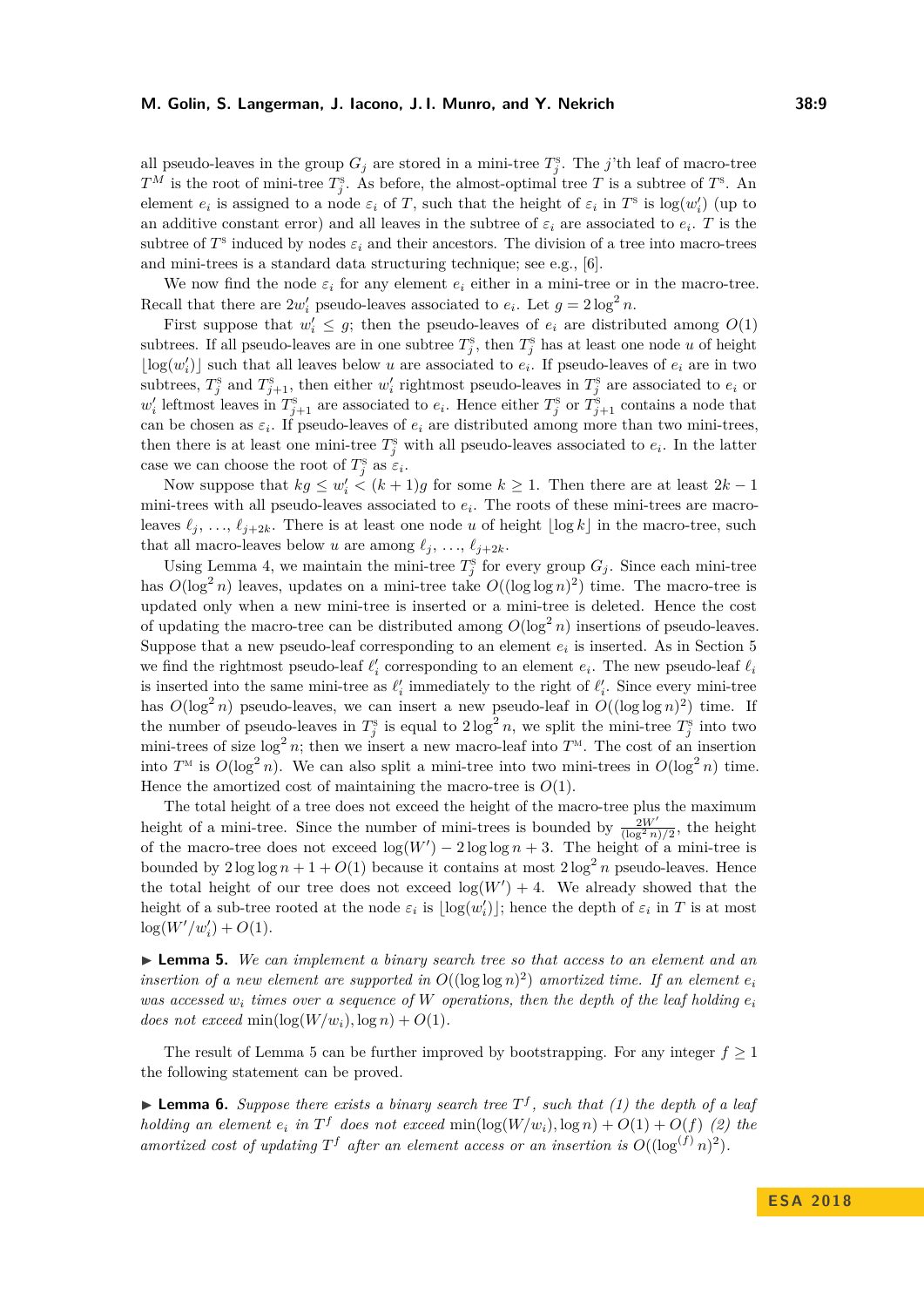#### **38:10 Dynamic Trees with Almost-Optimal Access Cost**

*Then there is a binary search tree*  $T^{f+1}$ *, such that (1) the depth of a leaf holding an element*  $e_i$  *in*  $T^{f+1}$  *does not exceed* min(log( $W/w_i$ )*,* log *n*) +  $O(1)$  +  $O(f + 1)$  (2) *the amortized cost of updating*  $T^{f+1}$  *after an element access or an insertion is*  $O((\log^{(f+1)} n)^2)$ .

**Proof.** We divide the tree  $T^s$  into the macro-tree and mini-trees in the same way as in the proof of Lemma [5.](#page-8-0) Every mini-tree is implemented using the tree  $T<sup>f</sup>$ . Hence each mini-tree can be updated in  $O((\log^{(f)}(\log n))^2) = O((\log^{(f+1)} n)^2)$  time. The amortized cost of maintaining the macro-tree is  $O(1)$ . Hence the total amortized cost of updates is  $O((\log^{(f+1)} n)^2)$ .

Suppose that  $\varepsilon_i$  is stored in the macro-tree. The depth of a node  $\varepsilon_i$  in the macro-tree is bounded by  $log(min(W'/w'_i, n)) + O(1)$ . Now suppose that  $\varepsilon_i$  is stored in some mini-tree. The depth of  $\varepsilon_i$  in the mini-tree is bounded by  $\log(\min(W'_g/w'_i, n_i)) + O(f) + O(1)$ , where  $W'_g$  is the total sum of all quantized weights in the mini-tree and  $n_g$  is the total number of elements in the subtree. By the same argument as in Lemma [5,](#page-8-0) the depth of  $\varepsilon_i$  in  $T$  is bounded by  $\log(\min(W'/w'_i, n)) + O(f + 1) + O(1)$ .

Our main result is obtained when we apply Lemma [6](#page-8-1)  $f + 1$  times for a parameter  $f \ge 0$ .

▶ **Theorem 7.** *For any*  $f \ge 1$  *there exists a binary search tree*  $T^f$ , *such that the depth of a leaf holding an element*  $e_i$  *in*  $T^f$  *does not exceed*  $\min(\log(W/w_i), \log n) + O(f)$  *and the amortized cost of updating*  $T^f$  *after an element access or an insertion is*  $O(\log^{(f)} n + f)$ *.* 

We remark that when we insert a new element  $e_i$ , we need to update the search path for one leaf. This may incur an additional cost of  $\log n + O(1)$  operations.

Our data structure can also support two symmetric operations. We can decrement the weight of an element and delete an element of weight 1. These operations can be implemented in the same way as incrementing the weight of an element and an insertion of a new element.

# <span id="page-9-0"></span>**7 Worst-Case Updates**

Our construction can be modified to support updates with worst-case time guarantees. We start by showing how the data structure from Section [5](#page-6-0) can be changed. We run several processes in the background; these processes adapt the tree structure to the changing value of the parameter  $\tau$  and maintain the correct number of pseudo-leaves for each element  $e_i$ . The value of  $\tau$  is changed every time the total weight *W* for the number of elements is changed by a constant factor (described below). Two background processes guarantee that the value of  $\tau$  used in  $T^s$  is within a constant factor of its current value. Moreover pseudo-leaves are stored in a *k*-neighbor tree data structure, but the parameter  $k = \Theta(\log n)$  must be changed when the number of elements is increased or decreased by too much. We run another process that modifies the tree when the parameter *k* needs to be changed.

Let  $W_0$  and  $n_0$  denote the total weight and the number of elements at some time  $t_0$ . Let  $\tau_0 = W_0/n_0$  and let the *delayed weight* of an element  $e_i$  be defined as  $\overline{w}_i = [w_i/\tau_0]$ . We maintain the invariant that  $w'_i$  differs from  $\overline{w}_i$  by at most a constant factor. In the worst-case construction delayed weights  $\overline{w}_i$  are used instead of  $w'_i$ , i.e., an element  $e_i$  is assigned  $\overline{w}_i$  pseudo-leaves. Our re-building processes guarantee that  $W_0 \leq W \leq (4/3)W_0$ and  $n_0 \le n \le (4/3)n_0$ . Therefore  $\tau = (W/n) \le (4/3)\tau_0$  and  $\tau \ge (3/4)\tau_0$ . For any element  $e_i$ ,  $\overline{w}_i = \frac{w_i}{\tau_0} \leq (4/3)w'_i$  and  $\overline{w}_i \geq (3/4)w'_i$ . Thus we have  $\frac{\overline{W}}{\overline{w}_i} \leq (16/9)\frac{W'}{w'_i}$  where  $\overline{W} = \sum_i \overline{w}_i$ and  $\log(\overline{W}/\overline{w}_i) < \log(W'/w'_i) + 1 \le \log(W/w_i) + 2$ .

We move among three re-building processes. Each process is executed in the background during at most  $n/18$  insertions or accesses. The first process updates the value of  $W_0$ . If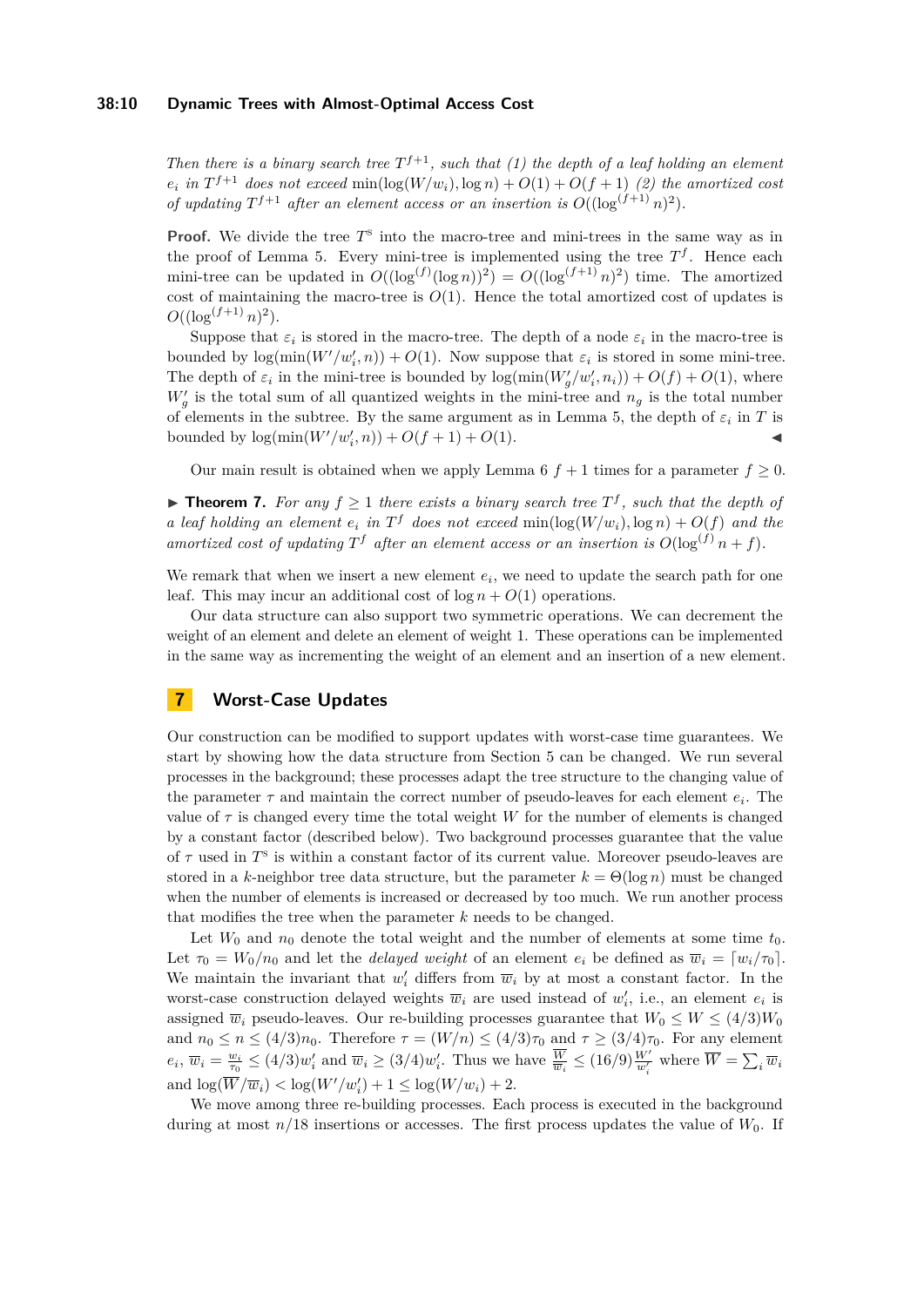

**Figure 3** Example of procedure CONSOLIDATE $(u, u')$ . Left: nodes *u* and *u'* have one child. Right: node *u* and its ancestors, up to a node *v* that has two children, are removed. Children of  $u_1, u_2, u_3$ are shifted one position to the right. Only relevant nodes and their children are shown.

 $W \ge (7/6)W_0$ , we set  $W_1 = W$ ,  $n_1 = n$ , and compute  $\tau_1 = W_1/n_1$ . For every  $e_i$ , we compute the new value of  $\overline{w}_i = w_i/\tau_1$  and update the tree  $T^s$  by removing some pseudo-leaves if necessary. When the number of pseudo-leaves for all elements is adjusted in this way, we set  $W_0 = W_1$  and  $n_0 = n_1$ . The second process updates the value of  $n_0$ . If  $n \ge (7/6)n_0$ , we also compute the new  $\tau_1 = W_1/n_1$  for  $W_1 = W$  and  $n_1 = n$ . Then for every element  $e_i$  we set  $\overline{w}_i = w_i/\tau_1$  and update the tree *T*<sup>s</sup>. The tree always contains  $O(n)$  leaves. Every time when we access an element or insert a new element, our background process inserts or removes  $O(1)$  pseudo-leaves. We can choose the constant in such a way that adjusting the value of  $\tau_0$  is distributed among *n*/18 update or access operations. Suppose that  $W \ge (7/6)W_0$ or  $n \ge (7/6)n_0$ ; the value of  $\tau_0$  will be adjusted after at most  $n/6$  operations. Hence  $W \leq (4/3)W_0$  and  $n \leq (4/3)n_0$  at any time.

The third background process updates the parameter *k* in the *k*-neighbor tree. We set  $k_0 = 2(\log(W_0) + 1)$  and maintain a  $k_0$ -neighbor tree on pseudo-leaves. When the number of leaves in  $T<sup>s</sup>$  is increased by factor 2, we start the process of adjusting  $k$ . Internal nodes on every level of the tree are divided into pieces, so that every piece consists of  $k_0 + 2$ consecutive nodes. We process pieces on the same level in the left-to-right order. Since *T* s is already a  $k_0$ -neighbor tree, the distance between any two 1-nodes (a 1-node is a node with one child) is at least  $k_0 + 1$ . Hence each piece contains at most two 1-nodes. If there are two 1-nodes in the same piece  $P$ , then they are the leftmost and the rightmost nodes in *P*. In this case, we execute the procedure CONSOLIDATE $(u, u')$ , where *u* and *u'* are the 1-nodes in *P*. This procedure, that will be described below, removes the node *u* and adds one additional child to  $u'$ . If  $P$  contains one 1-node, then we examine the preceding piece  $P'$ . If  $P'$  also contains a 1-node and the distance between the 1-nodes in  $P$  and  $P'$ is equal to  $k_0 + 2$ , we start the procedure CONSOLIDATE $(u', u)$ , where *u* is the 1-node in *P* and *u'* is the 1-node in the slide that precedes *P*. After all pieces on a tree level are processed, every piece contains at most one 1-node and the distance between 1-nodes is at least  $k + 2$ . We will show below that CONSOLIDATE requires  $O(k \log n)$  move operations and can be executed in  $O(k \log^2 n) = O(\log^3 n)$  time. Hence the third background process needs  $O((n/k)\log^3 n) = O(n\log^2 n)$  time. Since an update takes  $O(\log^2 n)$  time, we can distribute the third process among *n/*18 tree updates or accesses.

It remains to describe the procedure CONSOLIDATE $(u, u')$ . CONSOLIDATE $(u, u')$  considers the children of nodes  $u, u'$ , and the children of all nodes between  $u$  and  $u'$ . Every such node is moved by one position to the left. As a result, the node has no children and all other considered nodes have two children. Next, let *v* be the lowest ancestor of *u* that has two children. The node *u* and all its ancestors that are below *v* have no leaf descendants now. We remove the node  $u$  and all nodes between  $v$  and  $u$ . Now the node  $v$  is a 1-node. If  $v$  is the root node, then we remove *v*. Otherwise, we check whether *v* has a neighbor  $v'$ , such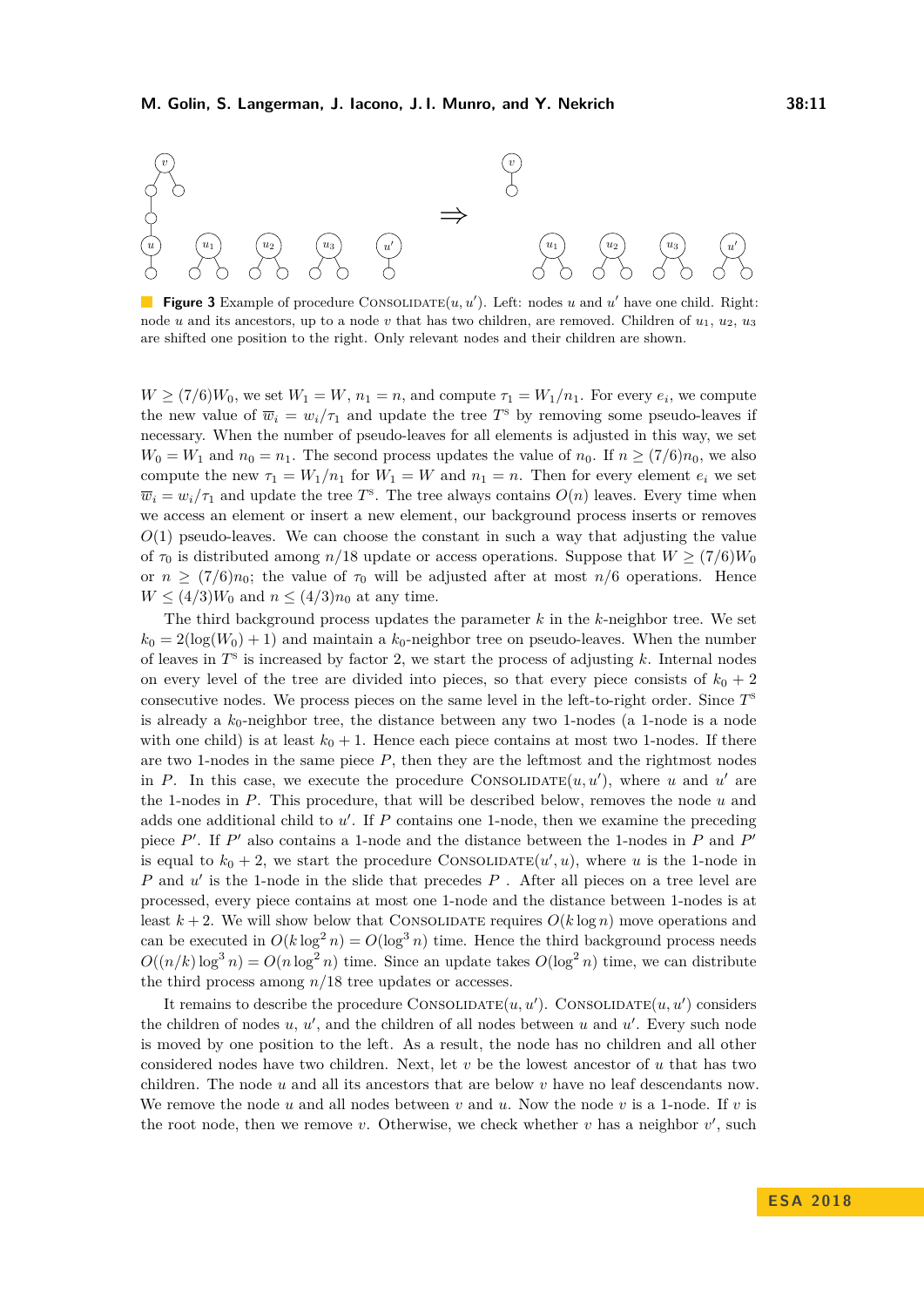#### **38:12 Dynamic Trees with Almost-Optimal Access Cost**

that the distance between *v* and *v*' does not exceed  $k_0 + 1$  and *v*' is a 1-node. If *v*' exists, we recursively call the procedure CONSOLIDATE $(v, v')$  (respectively (CONSOLIDATE $(v', v)$ ). There is at most one recursive call of our procedure per tree level. Our procedure shifts  $O(k_0)$  nodes by one position to the right and recursively calls itself on some higher tree level; every time when some node in  $T^s$  is shifted, we may have to move some leaf  $\varepsilon_i$  of  $T$ . Hence the total time of CONSOLIDATE $(u, u')$  is  $O(k_0 \log^2 n) = O(\log^3 n)$ .

<span id="page-11-3"></span>I **Lemma 8.** *We can implement a binary search tree so that access to an element and an insertion of a new element are supported in*  $O(\log^2 n)$  *time. If an element*  $e_i$  *was accessed*  $w_i$ *times over a sequence of W operations, then the depth of the leaf holding e<sup>i</sup> does not exceed*  $\min(\log(W/w_i), \log n) + O(1)$ .

## **7.1 Fast Updates**

Now we show how the data structure from Section [6](#page-7-0) can be changed to support updates in worst-case time. As in Section [6](#page-7-0) the tree  $T^s$  is divided into the macro-tree and mini-trees. Each mini-tree contains  $O(\log^3 n)$  pseudo-leaves.

A new pseudo-leaf is inserted into a mini-tree; the cost of an insertion is  $O((\log \log n)^2)$ time by Lemma [8.](#page-11-3) We run an additional background process that maintains the sizes of mini-trees. During each iteration we identify the largest mini-tree  $T_l$  among all subtrees of size at least  $(7/4) \log^3 n$ . We split  $T_l$  into two mini-trees of almost-equal size. We also identify the smallest mini-tree  $T_k$  of size at most  $(3/4) \log^3 n$ ; we merge  $T_k$  with one of its direct neighbors (i.e., with the mini-tree immediately to the left or immediately to the right of  $T_k$ ). If the resulting mini-tree is larger than, then we split it into two almost-equal parts. We show in the full version [\[15\]](#page-12-0) how a mini-tree can be split into two almost-equal parts or merged with another mini-tree in less than  $O(\log^2 n)$  time. When we split or merge two mini-trees, we also have to perform  $O(1)$  updates on the macro-tree. The cost of updates is  $O(\log^2 n)$ , hence each iteration takes  $O(\log^2 n(\log \log n)^2)$  time. By Theorem 5 from [\[10\]](#page-12-21), we can organize our background process so that each mini-tree has no more than  $2 \log^3 n$  and no less than  $\log^3 n/2$  pseudo-leaves.

<span id="page-11-4"></span>I **Lemma 9.** *We can implement a binary search tree so that access to an element and an insertion of a new element are supported in*  $O((\log \log n)^2)$  *amortized time. If an element*  $e_i$ *was accessed*  $w_i$  *times over a sequence of W operations, then the depth of the leaf holding*  $e_i$ *does not exceed* min $(\log(W/w_i), \log n) + O(1)$ *.* 

We can recursively apply Lemma [9](#page-11-4) in the same way as described in Section [6.](#page-7-0) To obtain the main result of this paper with worst-case guarantees, we apply Lemma  $9k + 1$  times for a parameter  $k > 1$ .

▶ **Theorem 10.** For any  $k \ge 1$  there exists a binary search tree  $T^k$ , such that the depth of a *leaf holding an element*  $e_i$  *in*  $T^k$  *does not exceed*  $min(log(W/w_i), log n) + O(k)$  *and the cost of updating*  $T^k$  *after an element access or an insertion is*  $O(\log^{(k)} n + k)$ *.* 

#### **References**

- <span id="page-11-0"></span>**1** Georgy Adelson-Velsky and Evgenii Landis. An algorithm for the organization of information. *Soviet Mathematics – Doklady*, 3:1259–1262, 1962.
- <span id="page-11-1"></span>**2** Rudolf Ahlswede and Ingo Wegner. *Search Problems*. John Wiley and Sons, Chichester, 1987.
- <span id="page-11-2"></span>**3** Brian Allen. On the costs of optimal and near-optimal binary search trees. *Acta Informatica*, 18:255–263, 1982.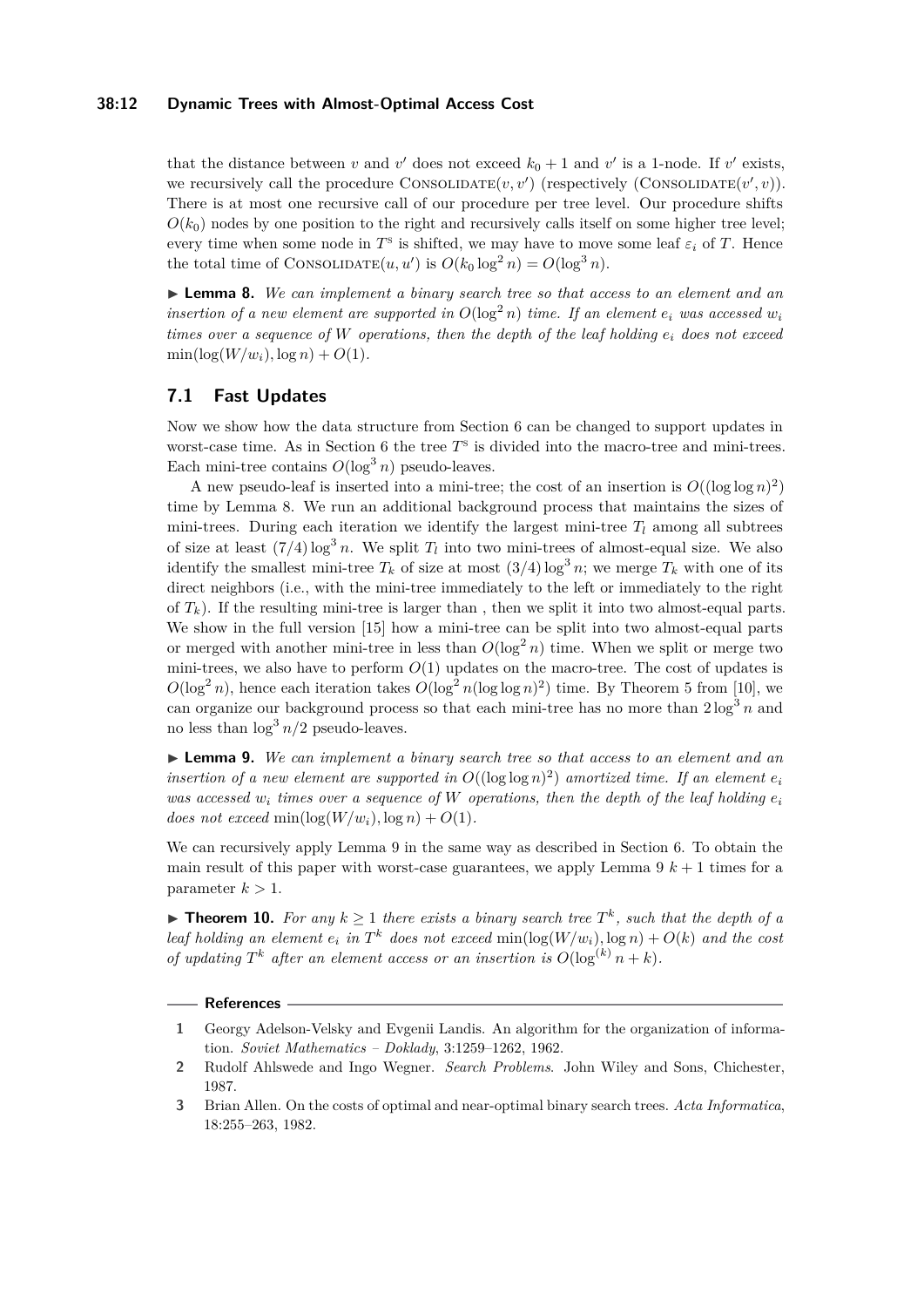#### **M. Golin, S. Langerman, J. Iacono, J. I. Munro, and Y. Nekrich 38:13**

- <span id="page-12-4"></span>**4** Arne Andersson. Optimal bounds on the dictionary problem. In *Proc. International Symposium on Optimal Algorithms*, pages 106–114, 1989.
- <span id="page-12-7"></span>**5** Arne Andersson, Rolf Fagerberg, and Kim S. Larsen. Balanced binary search trees. In Dinesh P. Mehta and Sartaj Sahni, editors, *Handbook of Data Structures and Applications.* Chapman and Hall/CRC, 2004.
- <span id="page-12-5"></span>**6** Arne Andersson and Tony W. Lai. Comparison-efficient and write-optimal searching and sorting. In *(Proc. 2nd International Symposium on Algorithms (ISA '91)*, pages 273–282, 1991.
- <span id="page-12-1"></span>**7** Rudolf Bayer. Symmetric binary b-trees: Data structure and maintenance algorithms. *Acta Informatica*, 1(4):290–306, Dec 1972.
- <span id="page-12-19"></span>**8** Michael A. Bender, Richard Cole, Erik D. Demaine, Martin Farach-Colton, and Jack Zito. Two simplified algorithms for maintaining order in a list. In *Proc. 10th Annual European Symposium on Algorithms (ESA 2002)*, pages 152–164, 2002.
- <span id="page-12-20"></span>**9** Michael A. Bender, Jeremy T. Fineman, Seth Gilbert, Tsvi Kopelowitz, and Pablo Montes. File maintenance: When in doubt, change the layout! In *Proc. 28th Annual ACM-SIAM Symposium on Discrete Algorithms (SODA 2017)*, pages 1503–1522, 2017.
- <span id="page-12-21"></span>**10** Paul Dietz and Daniel Sleator. Two algorithms for maintaining order in a list. In *Proceedings of the 19th Annual ACM Symposium on Theory of Computing (STOC 1987)*, pages 365–372. ACM, 1987.
- <span id="page-12-6"></span>**11** Rolf Fagerberg. Binary search trees: How low can you go? In *Proc. 5th Scandinavian Workshop on Algorithm Theory (SWAT '96)*, pages 428–439, 1996.
- <span id="page-12-18"></span>**12** Travis Gagie. Dynamic shannon coding. In *Proc. 12th Annual European Symposium on Algorithms (ESA 2004)*, pages 359–370, 2004.
- <span id="page-12-10"></span>**13** Adriano M. Garsia and Michelle L. Wachs. A New Algorithm for Minimum Cost Binary Trees. *SIAM Journal on Computing*, 6(4):622–642, 1977.
- <span id="page-12-8"></span>**14** E.N. Gilbert and E.F. Moore. Variable-length binary encodings. *Bell System Technical Journal*, 38(4):933–967, 1959.
- <span id="page-12-0"></span>**15** Mordecai Golin, John Iacono, Stefan Langerman, J. Ian Munro, and Yakov Nekrich. Dynamic trees with almost-optimal access cost. [arXiv:1806.10498](http://arxiv.org/abs/1806.10498).
- <span id="page-12-2"></span>**16** Leonidas J. Guibas and Robert Sedgewick. A dichromatic framework for balanced trees. In *19th Annual Symposium on Foundations of Computer Science (FOCS 1978)*, pages 8–21, 1978.
- <span id="page-12-13"></span>**17** T. C. Hu, Lawrence L Larmore, and J David Morgenthaler. Optimal Integer Alphabetic Trees in Linear Time. In *13th Annual European Symposium on Algorithms (ESA'05)*, volume 3669, pages 226–237, 2005.
- <span id="page-12-11"></span>**18** T. C. Hu and A. C. Tucker. Optimal Computer Search Trees and Variable-Length Alphabetical Codes. *SIAM Journal on Applied Mathematics*, 21(4):514–532, 1971.
- <span id="page-12-12"></span>**19** Maria Klawe and Brendan Mumey. Upper and Lower Bounds on Constructing Alphabetic Binary Trees. *SIAM Journal on Discrete Mathematics*, 8(4):638–651, 1995.
- <span id="page-12-17"></span>**20** D. E. Knuth. Dynamic Huffman coding. *Journal of Algorithms*, 6:163–180, 1985.
- <span id="page-12-9"></span>**21** Donald E. Knuth. Optimum binary search trees. *Acta informatica*, 1(1):14–25, 1971.
- <span id="page-12-3"></span>**22** Hermann A. Maurer, Thomas Ottmann, and Hans-Werner Six. Implementing dictionaries using binary trees of very small height. *Information Processing Letters*, 5(1):11–14, 1976.
- <span id="page-12-14"></span>**23** Kurt Mehlhorn. A best possible bound for the weighted path length of binary search trees. *SIAM Journal on Computing*, 6(2):235–239, 1977.
- <span id="page-12-16"></span>**24** Raimund Seidel and Cecilia R. Aragon. Randomized search trees. *Algorithmica*, 16(4):464– 497, 1996.
- <span id="page-12-15"></span>**25** Daniel Dominic Sleator and Robert Endre Tarjan. Self-adjusting binary search trees. *Journal of the ACM (JACM)*, 32(3):652–686, 1985.